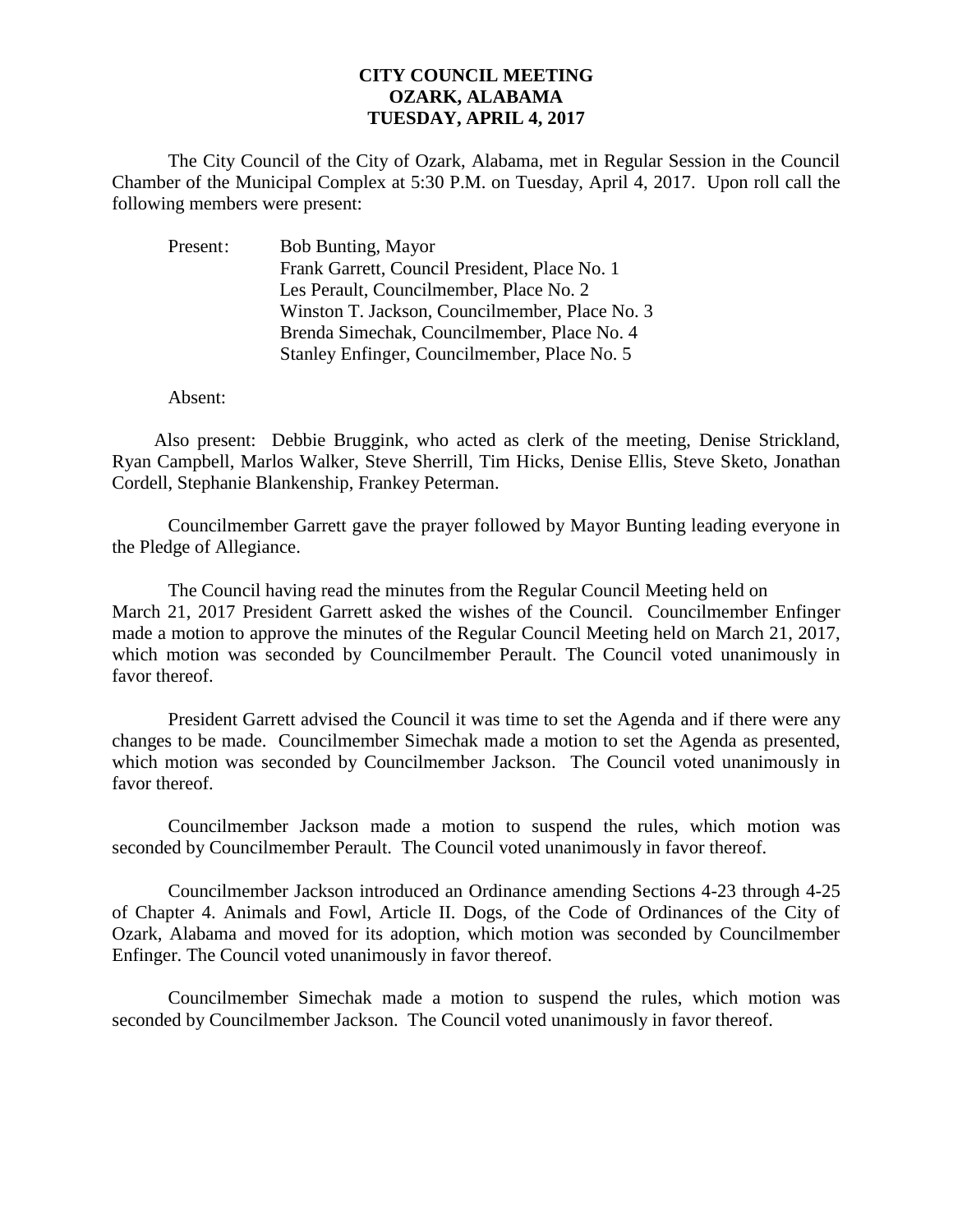Page 2 April 4, 2017

Councilmember Jackson introduces an Ordinance amending Sections 4-45 through 4-47 of Chapter 4. Animals and Fowl, Article III. Control of Animals, of the Code of Ordinances of the City of Ozark, Alabama and moved for its adoption, which motion was seconded by Councilmember Perault. The Council voted unanimously in favor thereof.

Councilmember Enfinger made a motion to suspend the rules, which motion was seconded by Councilmember Jackson. The Council voted unanimously in favor thereof.

Councilmember Perault introduced an Ordinance amending Chapter 4, Animals and Fowl by adding Article IV., Animal Shelter Operations, to the Code of Ordinances of the City of Ozark, Alabama and moved for its adoption, which motion was seconded by Councilmember Jackson. The Council voted unanimously in favor thereof.

Councilmember Enfinger introduced a Resolution Authorizing the Mayor to open a Brokerage Account with Edward Jones to accept donation of Appreciated Stock to be liquidated and placed in a city bank account to be used toward the construction of a Municipal Swimming Pool and moved for its adoption, which motion was seconded by Councilmember Jackson. The Council voted unanimously in favor thereof.

Councilmember Jackson made a motion to award the bid for the purchase of new city vehicles to Gilland Ford for four F-150 Extended Cab Trucks in the amount of \$94,262.24 and Moates Auto Exchange for two F-250 Crew Cab Trucks in the amount of \$52,381.24, which motion was seconded by Councilmember Perault. The Council voted unanimously in favor thereof.

Councilmember Jackson made a motion to award the new city vehicle financing to Commercial Bank with an interest rate of 2.759% for a term of 48 months at \$2,863.64 per month, with the understanding that the 120 day quote would be extended 30 days if needed, which motion was seconded by Councilmember Enfinger. The Council voted unanimously in favor thereof.

Councilmember Simechak made a motion to renew the facility lease agreement with DHR for a third additional five year term at a monthly rate of \$1,333.33 or \$16,000 annually, which motion was seconded by Councilmember Jackson. The Council voted unanimously in favor thereof.

Councilmember Perault made a motion to appoint Pam Schisler to the Wiregrass Mental Health Board for a term of 6 years, which motion was seconded by Councilmember Jackson. The Council voted unanimously in favor thereof.

Councilmember Enfinger made a motion to deny the Notice of Claim made against the City by Smith and McGhee P.C., which motion was seconded by Councilmember Simechak. The Council voted unanimously in favor thereof.